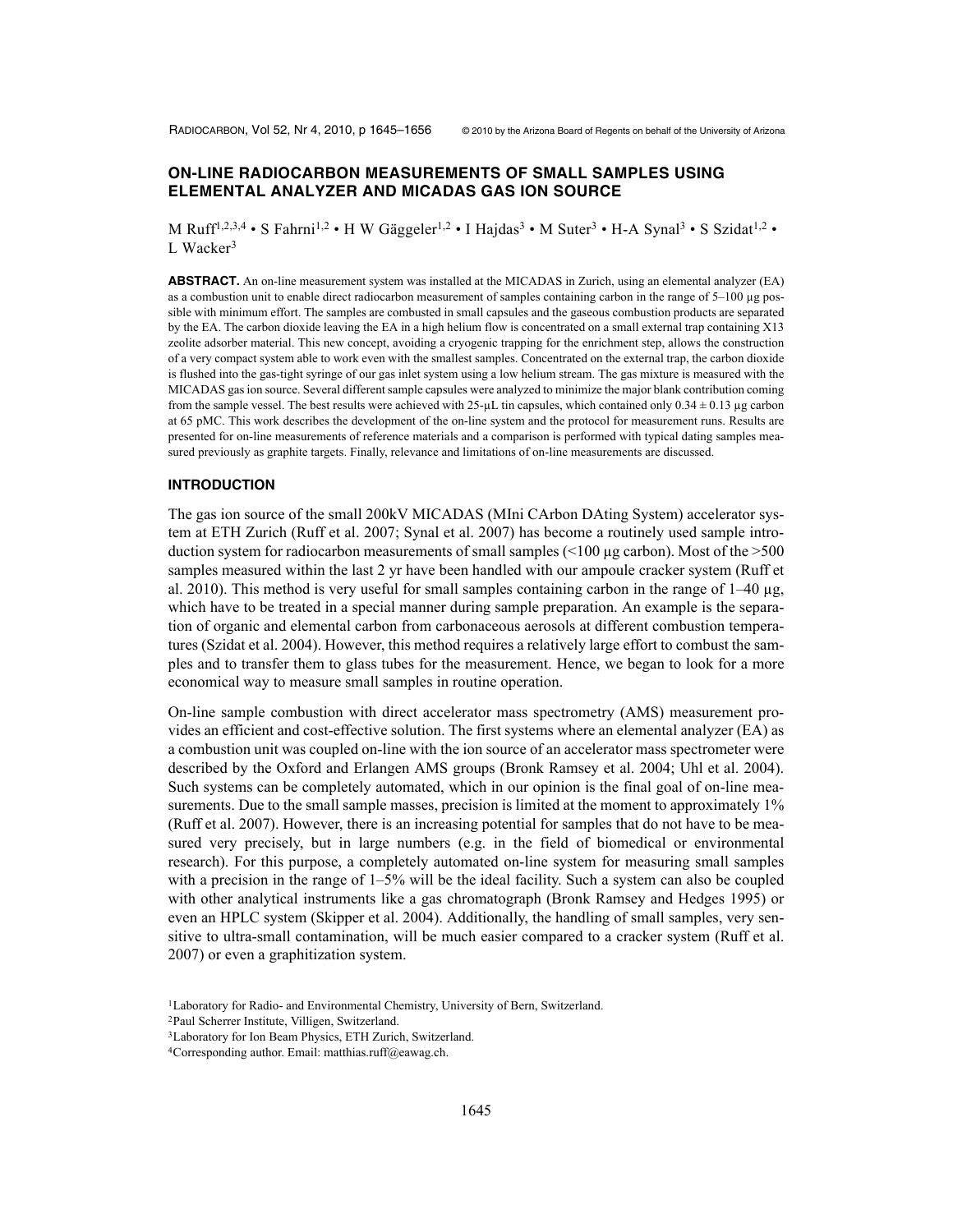This work presents a new approach for coupling of an elemental analyzer via a gas interface to the gas ion source of an AMS facility. The system is developed for small samples containing carbon in the range of 5–100 µg. As an EA works under high carrier gas flow in order to support the combustion and perform the gas separation in a suitable time, the low volume of carbon dioxide being produced by the small samples gets highly diluted. Both existing systems in Oxford and Erlangen work with cryogenic traps for concentrating the carbon dioxide of the sample (Bronk Ramsey et al. 2004; Uhl et al. 2004). In our work, we use a molecular sieve trap, which allows us to work without using any liquid nitrogen. This approach enables easy automation of the system. We present a complete setup, material tests, and validation data with different substances, to demonstrate the reliability of our measurements and discuss the limitations of on-line measurements using an EA system.

# **INSTRUMENTAL SETUP AND EXPERIMENTS**

## **System Overview**

The on-line <sup>14</sup>C measurement system has 4 main components (Figure 1):

- 1. Elemental analyzer for sample combustion;
- 2. External trap for enrichment of the carbon dioxide;
- 3. Gas inlet system for continuous and constant  $CO<sub>2</sub>$  introduction into the AMS;
- 4. MICADAS AMS facility with its gas ion source.

(1) and (2) are integrated in an existing gas inlet system (3) based on an ampoule cracker built for measuring small gaseous samples supplied in glass ampoules (Ruff et al. 2007). Briefly, the heart of the existing gas interface is a 1.3-mL gas-tight syringe (Hamilton, Reno, USA) serving as a sample reservoir, which can be adjusted to the carbon content of the sample. The plunger is moved by a stepping motor, pressing the mixture of sample  $CO<sub>2</sub> (5%)$  in helium into the ion source with a constant flow of 36  $\mu$ L/min (STP). By increasing the CO<sub>2</sub> concentration up to 12%, measurements of samples up to 100  $\mu$ g are possible. However, the CO<sub>2</sub> level plotted against efficiency shows a maximum at a ratio of 5%. Higher ratios lead to lower ion production efficiencies in the ion source, which can only be accepted for large samples where too long measurement times start playing an important role.

The 2 similar measurement parts (cracker and on-line system) have been combined in the inlet system by introducing a multiposition valve (VICI, Houston, USA) connecting the gas-tight syringe with either the on-line features or the ampoule cracker. In the following, the on-line part will be discussed in detail.

## **Elemental Analyzer**

We use a Vario Micro elemental analyzer (ELEMENTAR, Hanau, Germany), which is designed for samples in the low milligram range. The inner volume of the apparatus could be further reduced by using smaller combustion and reduction tubes (14 mm ID instead of 20 mm). The EA is operated with a reduced permanent flow of 80 mL/min helium as carrier gas (by default 200 mL/min He flow). The temperature of the combustion unit is set to 950 °C and the sample is combusted in a helium atmosphere temporarily enriched with oxygen. The combustion gas containing carbon monoxide, carbon dioxide, water, nitrogen oxides, and possibly sulfur oxides are transmitted through a copper oxide bed inside the combustion tube to support complete oxidation of the gaseous products. The oxidation of carbon monoxide to carbon dioxide is completed here. Sulfur oxides are chemically removed by a reaction with lead chromate in a second bed in the combustion tube. After the transfer to the reduction unit operated at 550 °C, pure copper reacts with excessive oxygen and the nitrogen oxides to copper oxide and pure nitrogen, respectively.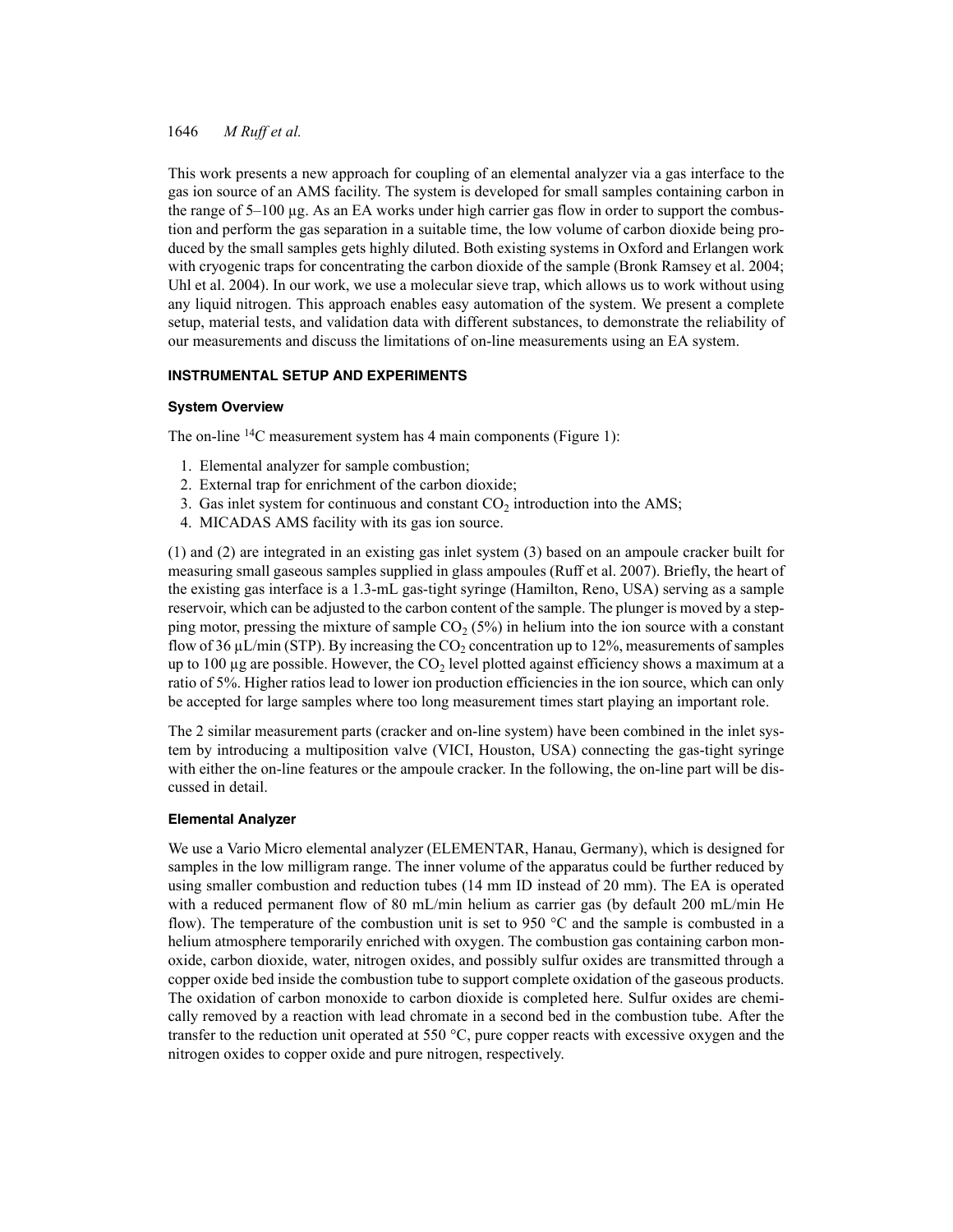

Figure 1 Scheme of the EA-AMS coupling interface including the EA, the on-line interface with its external trap (blue), the gas inlet system with pump, pressure sensors and syringe (black), and finally, the AMS. The on-line system is connected to the existing ampoule cracker (gray) (Ruff et al. 2007).

The remaining gases  $(N_2, CO_2, H_2O)$  are separated chromatographically in a U-shaped, tempered column. While nitrogen passes through the column without being retained, carbon dioxide and water are trapped at temperatures lower than 50  $^{\circ}$ C. The carbon dioxide is remobilized by heating the trap to 80 °C, while water stays on the trap and is flushed out at higher temperatures. The separated gases are quantified in a thermal conductivity detector and are usually released into the atmosphere, whereas in our case the gases are flushed into the gas interface. Thus, the elemental analysis results in 3 well-separated peaks of nitrogen, carbon dioxide, and water in an 80 mL/min helium gas flow after an analysis time of 13 min.

# **Gas Interface with External Trap**

Figure 1 shows a schematic drawing of the actual system. Central for the on-line measurement is the external trap to enrich the carbon dioxide leaving the elemental analyzer in a high helium stream. The 6-port, 2-position valve (V5 in the scheme) can be switched between the external trap and the atmosphere. Note that the combustion gases have been separated by the EA; thus, the  $CO<sub>2</sub>$  peak contains pure  $CO<sub>2</sub>$  in helium. The valve is switched so that only the  $CO<sub>2</sub>$  peak is adsorbed on the external trap, while the nitrogen peak before and the water peak thereafter are directly released into the atmosphere. To implement the external trap, we compared the usual cryogenic trapping technique (stainless steel capillary with 0.5 and 1 mm ID and 25/50/100 cm length) with a new technique using a solid adsorption material. Four different substances (all from Sigma Aldrich Corporation, St. Louis, USA) have been tested for their adsorption and desorption properties:

- 1. Silica gel;
- 2. Carbosphere, a spherical carbon molecular sieve;
- 3. 5A, a cubic zeolite molecular sieve (alkali aluminosilicate);
- 4. X13, an X-structured zeolite molecular sieve (sodium aluminosilicate).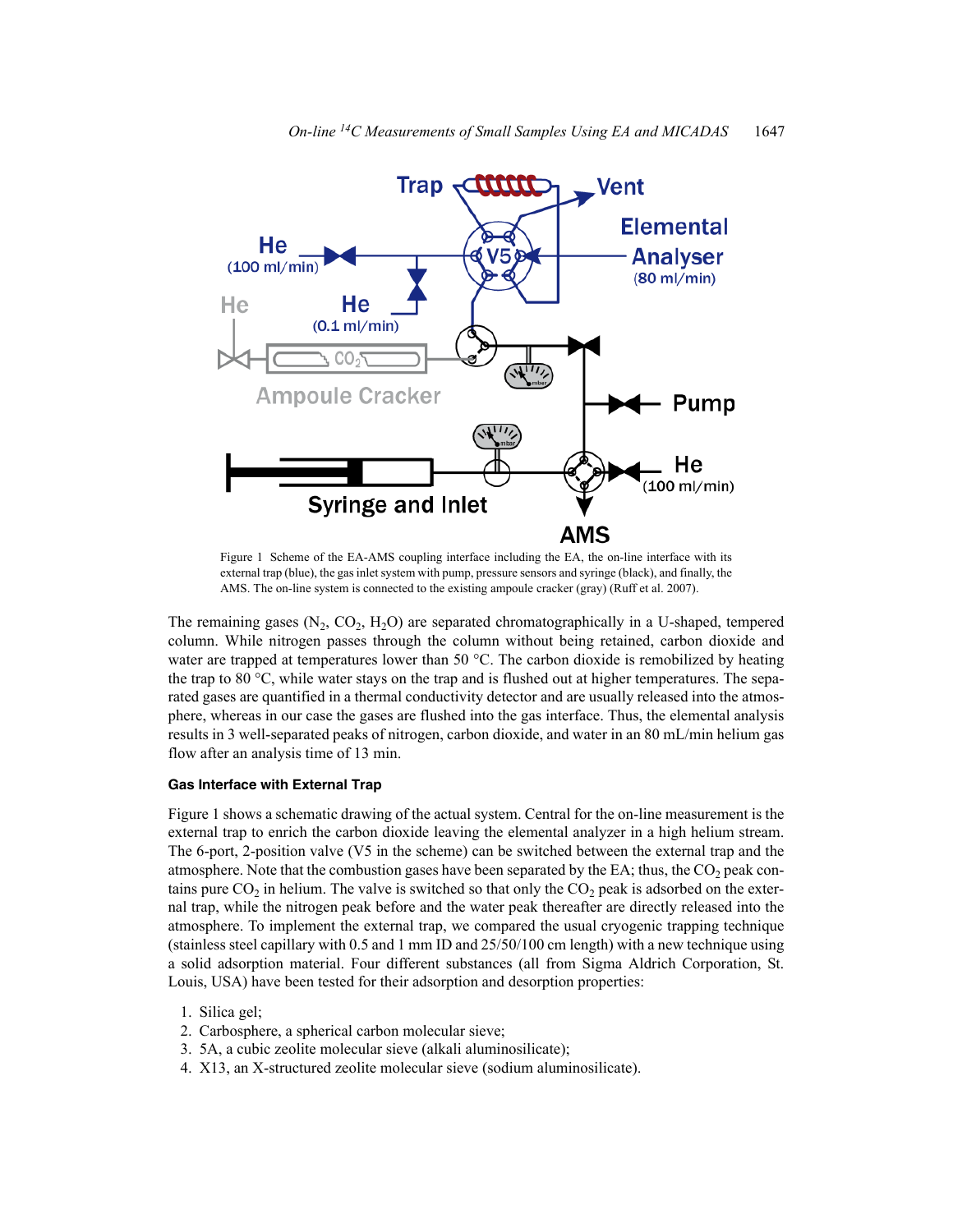To optimize the adsorption using the molecular sieve method, different geometries of the external trap were tested in order to minimize the trap volume and the dead volume, and to optimize the desorption process. We started using a trap with 4.5 mm ID and 50 mm length. The trap was O-ring sealed for testing silica gel and carbosphere as we expected to heat the trap no higher than 200 °C. Some 480 mg silica gel and 414 mg carbosphere were used to fill the traps. The trap holding the molecular sieve was constructed completely of metal, since for maximum desorption of the fixed  $CO<sub>2</sub>$  the trap has to be heated to 500 °C. We continuously decreased the volume of the trap used for the zeolite adsorber and ended up with a final ID of 3.2 mm and a length of 14 mm. A heating coil (Watlow, St. Louis, USA) is wrapped around the trap heating it with a rating of 200 W. The final external trap can be heated up from room temperature to 500  $^{\circ}$ C in about 40 s. A K-type temperature sensor (Watlow, St. Louis, USA) fixed on the surface of the trap is connected to a temperature controller (Omron, Kyoto, Japan) for regulation.

When the heating process is started, the trap is continuously back-flushed with just enough helium flow  $\sim 100 \mu L/min$ ) to transport the CO<sub>2</sub> directly into the syringe of the gas interface without allowing back-diffusion from the trap into the capillary system (Figure 1). Most of the  $CO<sub>2</sub>$  is rapidly desorbed between 250 and 500 °C. During this desorption period of about 40 s, the whole 1.3 mL volume of the syringe is used and the pressure rises to about 200 mbar. To keep the ratio of  $CO<sub>2</sub>$  and He constant (5%), the volume of the syringe has now to be adjusted corresponding to the size of the sample by moving the plunger forward. While a sample containing 40  $\mu$ g carbon (80  $\mu$ L CO<sub>2</sub> at RT) uses the whole volume of the syringe, the volume has to be reduced to about 0.16 mL for a sample containing 5 µg carbon. The syringe is filled up to a final pressure of 1200 mbar with He flushed through the trap. A recovery test was performed with the trap actually used by simply heating the trap up to 500 °C without using the low helium flow of 100  $\mu$ L/min for flushing. The pressure of the carbon dioxide in the previously calibrated system was measured and recalculated to the  $CO<sub>2</sub>$ amount with which the trap was loaded. Different carbon masses from 20–100 µg were tested.

The external trap is sensitive to cross-contamination processes, especially for small samples. For this reason, we use an extensive procedure for cleaning the trap between 2 samples. The temperature is kept at 500 °C during the whole process:

- Back-flushing with a pure helium flow of about 10 mL/min for 2 min;
- Pumping and back-filling several times with helium;
- Flushing the trap with a He flow from the elemental analyzer (80 mL/min in the direction the trap is loaded) by switching valve V5 for 1 min;
- Again, pumping and back-filling for several times with 10 mL/min;
- Stopping the He flow and evacuating the trap for 1 min;
- Cooling down the trap under vacuum using an external fan.

The cleaning procedure takes about 6 min. Then, the trap is kept at room temperature under vacuum conditions until the loading process starts again.

### **Sample Capsules**

Proper operation of the EA auto-sampler requires that sample materials be wrapped into tin capsules for the measurement, to ensure that they fall cleanly into the combustion tube. During the combustion process, the tin is oxidized in an exothermic reaction, raising the effective combustion temperature to 1250–1350 °C. However, the tin capsules also cause a carbon blank in the low  $\mu$ g range, as they are specified for samples in the mg range, where µg contamination levels are insignificant.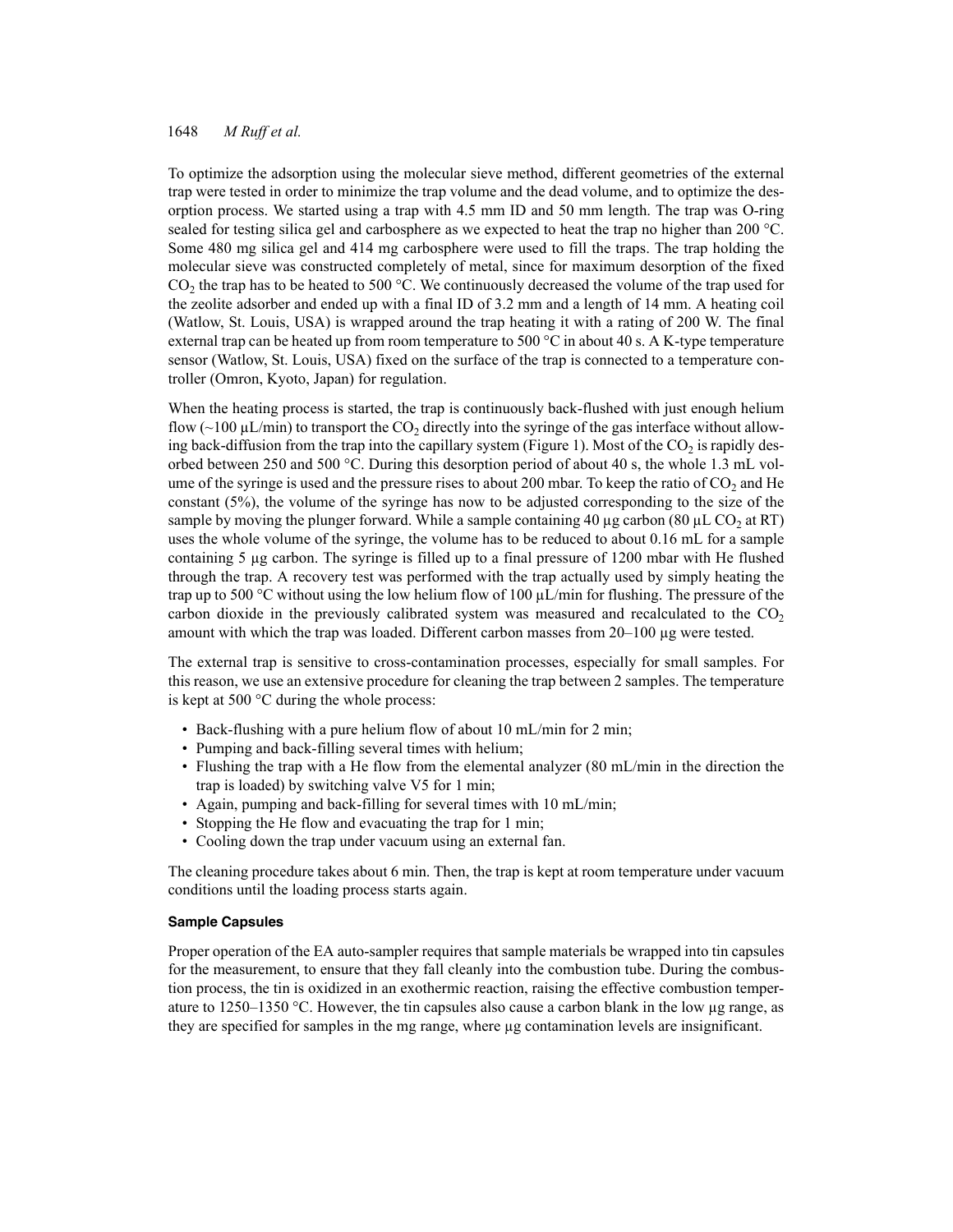Three different vessels all made of tin were delivered by ELEMENTAR. Two of them are cupshaped capsules with 25  $\mu$ L (35 mg) and bigger ones with 50  $\mu$ L (88 mg) volume. The third vessel is boat-formed and consists of very thin tin foil with a weight of only 35 mg. Three other tin and silver capsules have been compared and are presented here (Table 1). Note that all results published in Table 1 are averaged values over 2 capsules as the carbon contamination of the vessels is close to the detection limit of our elemental analyzer. We also ordered pure metal foils (tin, silver, and aluminium) for preparing our own capsules, and tested a cleaning procedure for reducing surface contamination: capsules and metal foils were washed in acetone and water and dried for 30 min at 130 °C.

|                                    |                    |           | spheric Chemistry. More information about the data is given in the text. |                             |         |  |  |
|------------------------------------|--------------------|-----------|--------------------------------------------------------------------------|-----------------------------|---------|--|--|
| Material                           | Type               | Weight    | Dimensions $H \times W \times D$                                         | C contamination $(\mu g C)$ |         |  |  |
|                                    |                    | $(\mu g)$ | (mm)                                                                     | <b>New</b>                  | Cleaned |  |  |
| <b>ELEMENTAR</b> standard material |                    |           |                                                                          |                             |         |  |  |
|                                    | boat               | 35        | $4 \times 4 \times 11$                                                   | 1.1                         | 0.5     |  |  |
| Tin                                | capsule $25 \mu L$ | 35        | $2.9 \times 6$                                                           | 0.3                         | 0.4     |  |  |
|                                    | capsule 50 µL      | 88        | $3.5 \times 9$                                                           | 0.6                         | 0.5     |  |  |
| Special capsules                   |                    |           |                                                                          |                             |         |  |  |
| $T$ in <sup>a</sup>                | capsules           | 54        | $3.4 \times 4$                                                           | $0.3*$                      | 0.3     |  |  |
| Tinb                               | capsules           | 10        | $3.5 \times 5$                                                           | $0.4*$                      | 0.4     |  |  |
| Silver <sup>a</sup>                | capsules           | 13        | $3.3 \times 5$                                                           | $0.8*$                      | 0.8     |  |  |
| Different metal foils <sup>c</sup> |                    |           |                                                                          |                             |         |  |  |
| Tin                                | 0.999              | 78.3      | $21 \times 21$                                                           | 4.9                         | 2.7     |  |  |
| Aluminium                          | 0.999995           | 45.1      | $21 \times 21$                                                           | 5.6                         | 3.7     |  |  |
| Silver $(1)$                       | 0.99998            | 86.2      | $18 \times 18$                                                           | 3.9                         | 2.7     |  |  |
| Silver $(2)$                       | 0.999              | 225.5     | $21 \times 21$                                                           |                             | 3.5     |  |  |

Table 1 Carbon contents for different sample capsules obtained as average values of 2 vessels. All these capsules have been measured with ("cleaned") and without ("new") cleaning procedure in acetone/water. The numbers marked with asterisks were measured at the PSI Laboratory for Atmospheric Chemistry. More information about the data is given in the text.

aSäntis Analytical AG, Teufen, Switzerland.

bCostech Analytical Technologies, Valencia, California, USA.

cAll: Alfa Aesar GmbH, Karlsruhe, Germany.

#### **Radiocarbon Measurement**

Measurement was done at the 200kV MICADAS accelerator, the smallest AMS facility located in Zurich. More details on measurement parameters of the source are given in Ruff et al. (2007), with further information about the AMS machine in Synal et al. (2007).

As measurement time on an AMS machine is expensive and limited, the measurement itself should be the most time-consuming step for the on-line system. For this reason, most steps of the sample combustion and loading procedure should be done in parallel to the AMS measurement. In Figure 2, a typical time schedule of a measurement is given. The minimum time of 17 min needed for the whole procedure is defined by the sum of the time windows, which are fixed. The loading process of the trap is defined by the  $CO<sub>2</sub>$  desorption peak leaving the EA. This time is available for cleaning the syringe with pure helium, as the syringe is not connected to the external trap during that period (see also Figure 1). The heating and flushing of the trap requires about 2 min until the syringe is loaded and the desired ratio of 5%  $CO<sub>2</sub>$  in He is reached. The measurement time at the MICADAS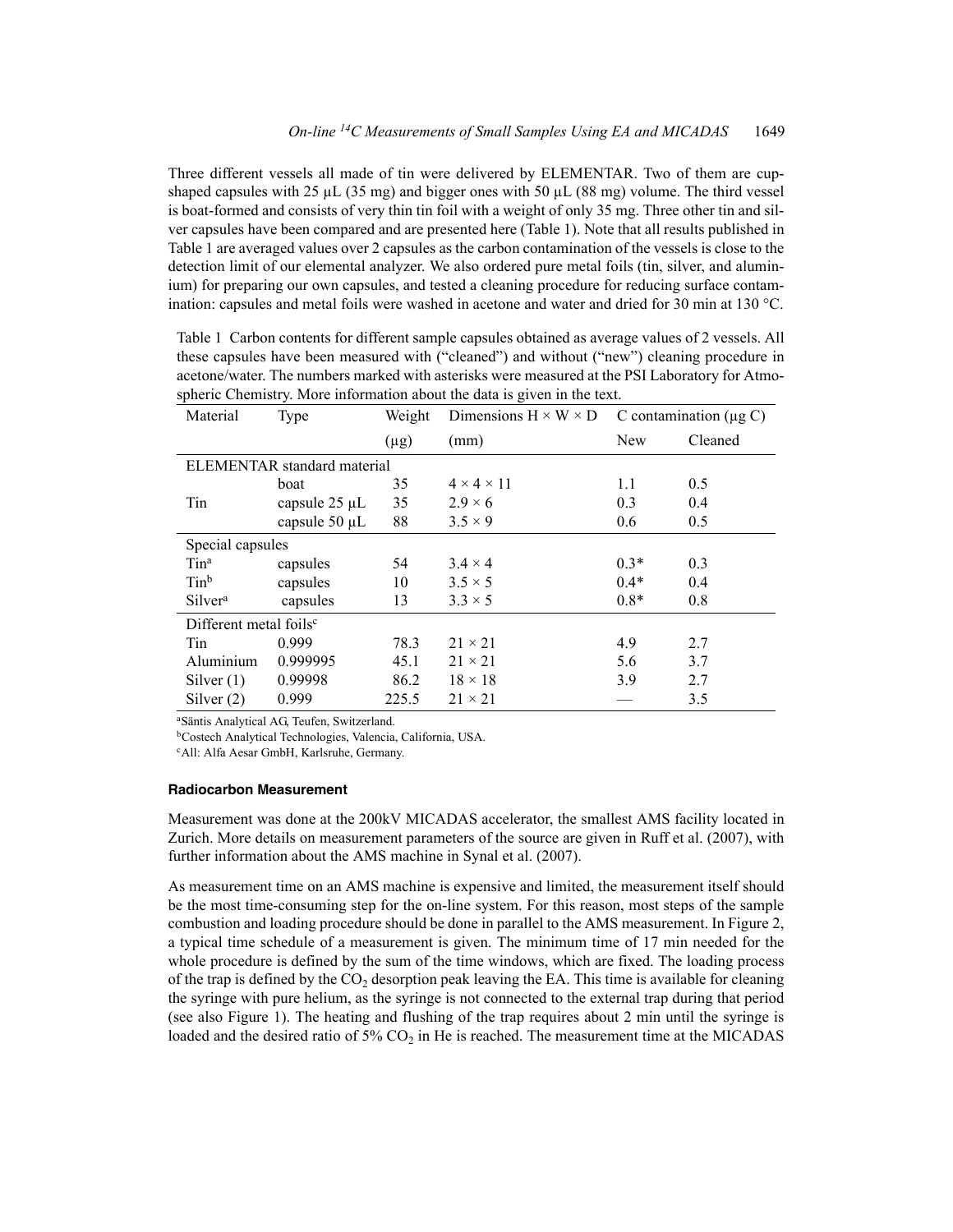has to be at least as long as the time required for cleaning the trap (6 min) and cooling it down to room temperature with a fan  $(4 \text{ min})$ . As the flow into the ion source is 1 µg C/min, these 10 min are sufficient to consume a sample containing 10 µg C. Thus, the system is best suited for continuous measurements of sample sizes  $>10$  µg carbon. As the nitrogen peak is not used, combustion in the EA can be started when the measurement of the preceding sample is still running. Six minutes is sufficient time for pre-sputtering (clean-up) the Ti targets of the ion source (Ruff et al. 2007) (2–5 min needed due to our experience from previous gas measurements: Ruff et al. 2010).



Figure 2 Time schedule of the on-line measurement for each of the 4 major components of the gas facility. The bold frames show the path of the sample  $CO<sub>2</sub>$  through the system. A detailed description of the scheme is given in the text.

For a validation of the on-line method, IAEA reference material C5 and C7 have been measured in different measurement series. The material was weighed on an ultra-sensitive balance (resolution: 1 µg) and filled into cylindrical tin capsules (ELEMENTAR) of 35 mg. Additionally, we repeated measurements of samples that had already been measured as graphite with the 6MV EN tandem AMS system. We used solid Ox-II standard material for the standard normalization and coal for blank determinations, measured with the on-line system under same conditions, i.e. in same capsules and in the same range of carbon content.

### **RESULTS AND DISCUSSION**

#### **External Trap**

The results obtained from the cryogenic adsorption technique were not encouraging, because in all different capillaries unacceptable breakthroughs were observed for samples of about 100 µg carbon. The experiments with the 0.5-mm-ID capillaries failed, because the traps became blocked with frozen  $CO<sub>2</sub>$  and the tests with the 2 short 1-mm-ID capillaries resulted in breakthroughs up to 10%. Even with the longest tested capillary of 100 cm, which was shaped into multiple bends, we detected a breakthrough of about 4% using a quadrupole gas mass spectrometer. This reduced recovery may be due to  $CO<sub>2</sub>$  crystals being knocked from the capillary wall by the high helium flow (B Kromer, personal communication). Because of the large inner volume of a 100-cm capillary, the recovery for flushing the  $CO<sub>2</sub>$  into the syringe will decrease continuously when working with small samples. Thus, we decided the cryogenic trapping technique was not the method of choice.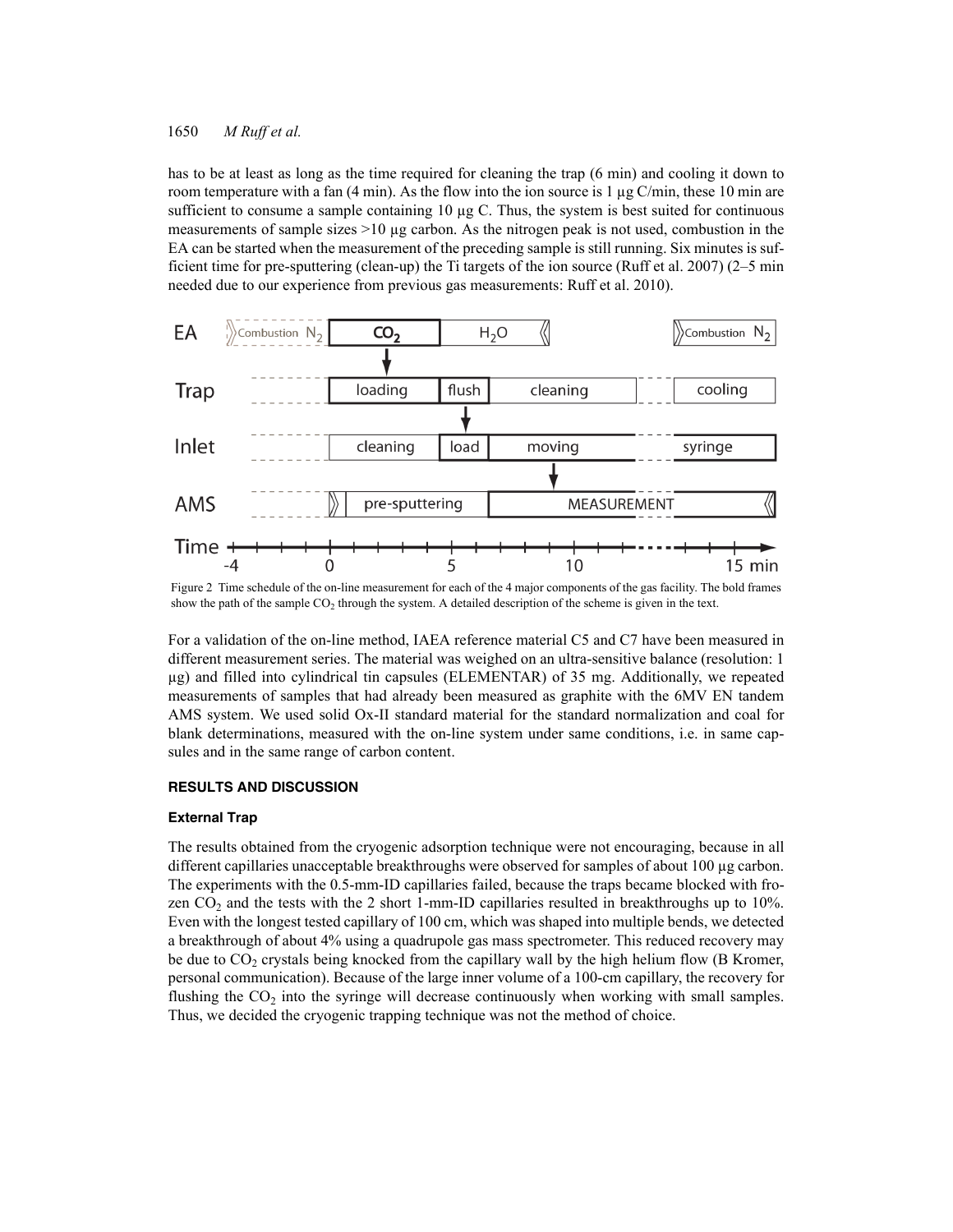For the trapping technique using adsorber materials, 4 different substances were tested as described above. For silica gel as well as carbosphere, we encountered continuous breakthroughs right from the beginning of the loading process, detected qualitatively in the outgoing gas stream with a gas mass spectrometer. The 50-mm-long trap seems to contain too little adsorber material, but using much larger traps would unnecessarily increase the dead volume of the system.

First tests with a welded column containing 450 mg of the X13 zeolite adsorber were encouraging, as we did not detect any breakthrough, but we could only desorb the  $CO<sub>2</sub>$  from the trap with a high helium flow. Consequently, we constructed a series of smaller traps containing 200 and 80 mg of zeolite material. For both the 5A and the similar X13 zeolite, breakthroughs were not observed even with the smallest version. For easier handling and in order to improve the  $CO<sub>2</sub>$  adsorption, we changed the inner diameter of the small trap to 3.2 mm instead of 4.5 mm and ended up with a trap containing just 61 mg of X13 material. We took special care to construct a very compact trap in order to avoid unnecessary dead volumes and determined the inner volume of the trap to be about 115  $\mu$ L. The trap is connected to valve V5 (Figure 1) of the gas interface via two 1/16" tubes, which were kept as short as possible to minimize the volume of the gas capillaries before and especially behind the trap. The whole trap including the connection screws can be heated with the heating coil to temperatures more than 500 °C.

The recovery was determined by heating the loaded and subsequently evacuated trap to 500 °C and measuring the pressure in a defined volume. The achieved recovery of our trap is 95–100% for sample masses up to 80  $\mu$ g carbon. With higher sample masses of 80–100  $\mu$ g carbon, the recovery decreases slightly to 90–95%. We assume that this decrease is a hint for the onset of breakthrough of the external trap, because size of the trap and amount of zeolite adsorber are calculated to be close to the limit. Nevertheless, the capacity of the trap is sufficient when working with a maximum of 100 µg carbon, and the good recovery and low sample-to-sample memory of the trap validate the decision to keep the volume as small as possible. The results of the recovery experiment are consistent with the data presented by Bauer et al. (1992). They used an X13 zeolite trap to remove submilligram amounts of  $CO<sub>2</sub>$  from a high flow nitrogen and oxygen stream and reported a 100% loading and releasing recovery for their experiments. However, these authors used much larger amounts of X13 zeolite material for their adsorber column. Moreover, they released the trapped  $CO<sub>2</sub>$  by just heating the trap to 425 °C for several minutes. In our case, we have improved the release process for small samples, which starts at temperatures of about 250  $\degree$ C, by using a higher temperature and flushing the trap with a flow of 100  $\mu$ L/min of helium as described above.

The cleaning procedure described above proved to be very important. Blank contributions from the EA are negligible, but the external trap is sensitive to cross-contamination, because the carbon dioxide is concentrated here. By measuring standard and blank samples in series, we calculated a crosscontamination caused by the trap of up to 2% at the beginning of our experiments. However, by introducing the described cleaning procedure, the cross-contamination was reduced to <0.4%.

#### **EA Capsules**

While we found the lowest carbon contamination in the range of  $0.2-0.4 \mu$ g of carbon (Table 1) in the small capsules from ELEMENTAR, the bigger capsules were contaminated with amounts of  $\sim$ 0.6 µg of carbon. The blank for the boats was even larger than 1 µg of carbon. After cleaning the tin vessels, however, the contaminations could be reduced for the bigger capsules and the boats to 0.5 µg carbon. The contamination of the small capsules could not be further reduced by cleaning, and after the procedure they actually gave slightly higher values than originally measured. Note that each value for the capsule contamination given in Table 1 is averaged over 2 measured capsules, as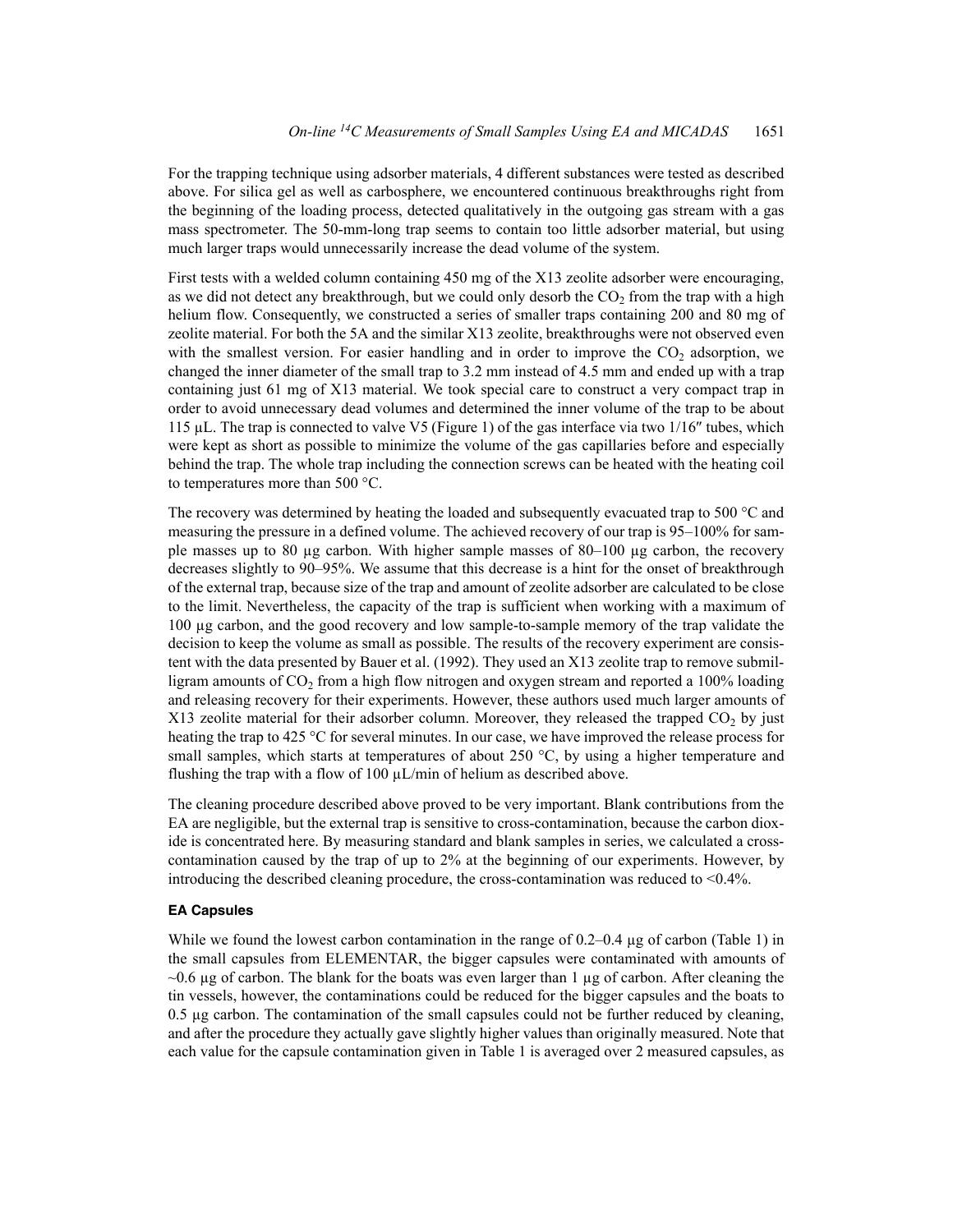the low carbon contents are close to the limit of quantification of the EA's thermal conductivity detector.

It seems that the contamination correlates with the surface area of the vessel and the mass. To determine whether the contamination is on the surface or in the bulk of the material, we analyzed the tin foil of a boat-shaped vessel with the ERDA (elastic recoil detection analysis) technique in our laboratory (Kottler et al. 2006). Because the contamination is very low, we were not able to quantify the absolute concentration profile of the foil, but we observed qualitatively that the concentration of carbon got lower the deeper the beam entered the material. This confirms the results shown in Table 1 and explains why the contamination could partially be reduced by a cleaning procedure.

Most of the capsules were tested in cooperation with the PSI Laboratory for Atmospheric Chemistry, who also did analyses to compare our data. Three additional types of their commonly used capsules are presented in Table 1. Some of these capsules were transferred to our laboratory but only analyzed after cleaning as we suspected a contamination caused by the transport. Two of the tested capsules, a tin and a silver capsule, are very low in mass (10 and 13 mg, respectively), but the contamination of 0.4 and 0.8 µg carbon are nevertheless relatively high. The other cup (54 mg) is even heavier than the  $25-\mu L$  ELEMENTAR standard capsule but gave a similar result of only 0.3  $\mu$ g carbon contamination. The results we found for these capsules are in perfect agreement with the contamination amounts determined by the PSI group. A similar capsule contamination reported by the Oxford AMS group (Bronk Ramsey et al. 2004) was found to be in the range of 0.2–0.4 µg carbon for their tin capsules, too.

The pure metal foils we tested were all much more contaminated than we expected. Table 1 presents the values measured before and after the cleaning procedure for the tested tin, aluminium, and 2 silver foils. We found high blank values for the original foils, which were reduced to about 50% by cleaning the surface in acetone/water. However, these blank levels were still too high, so we did not attempt to produce our own capsules.

Consequently, the standard 25-µL capsules from ELEMENTAR were found to be the most suitable sample vessels in our test series. They are big enough for the small amounts of sample material we are going to use, they do not need extra cleaning, and furthermore, they are inexpensive. However, these small capsules are not easy to handle because of their small diameter of only 2.9 mm.

#### **Sample Correction**

Assuming that the contamination of the EA capsules is constant, a sample correction can be performed using the model of constant contamination:

$$
m(C)_{sample} \times \left(\frac{^{14}C}{^{12}C}\right)_{sample} = m(C)_{meas} \times \left(\frac{^{14}C}{^{12}C}\right)_{meas} - m(C)_{cap} \times \left(\frac{^{14}C}{^{12}C}\right)_{cap} \tag{1}
$$

$$
m(C)_{sample} = m(C)_{meas} = m(C)_{cap}
$$
 (2)

According to Equations 1 and 2, the product of sample mass and  $14C$  content of the sample is equal to the product of the mass and the  $14C$  content of the capsule (cap) subtracted from the measured product of mass and  $^{14}C$  content (meas), while the real mass of the sample is the carbon mass of the capsule subtracted from the measured value. To calculate the 14C content of the sample, carbon content and pMC value of the capsule have to be determined.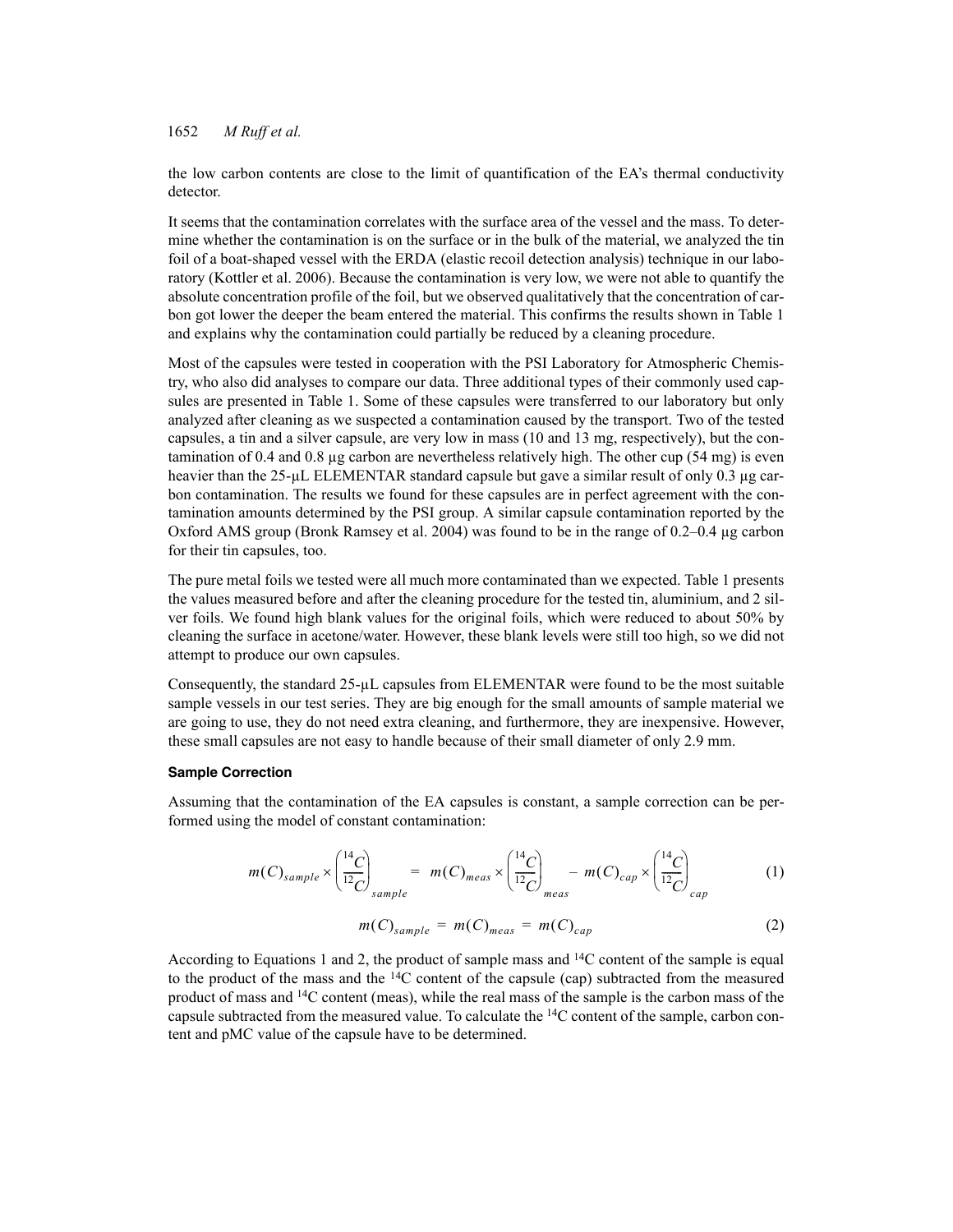The variation in contamination of the single capsule was investigated in 2 experiments. However, as the carbon content of 1 capsule is close to the limit of quantification, a measurement in the standard mode of our ELEMENTAR elemental analyzer was not possible. Therefore, we increased the amplified output of the detector signal (causing also a higher scatter of the data). A carbon content of  $0.39 \pm 0.05$  µg per capsule with a scatter of 0.14 µg ( $n = 9$ ) was determined. To confirm this value, we repeated the single-capsule measurements on a different batch of tin capsules at the PSI Laboratory for Atmospheric Chemistry using their more sensitive elemental analyzer coupled to a  $^{13}$ C isotopic ratio mass spectrometer (Thermo Fisher, San Jose). There, a value of  $0.29 \pm 0.03$  µg carbon with a scatter of 0.09  $\mu$ g (*n* = 8) was achieved. The 2 values agree within their 2- $\sigma$  uncertainties. A mean of  $0.34 \pm 0.03$  µg of all measurements with a scatter of  $0.13$  µg ( $n = 17$ ) was calculated. However, the difference of the 2 experiments could also be an indication for slightly varying contaminations in different batches.

To calculate the pMC level, 5 capsules were combusted together twice, collecting 3.3 µg carbon as carbon dioxide on the zeolite trap of the inlet system. An average pMC value of  $65 \pm 6$  was measured with the gas ion source of the MICADAS. To verify these data, all our 39 blank data measured in different data sets were plotted against the amount of carbon determined with the elemental analyzer (Figure 3, closed and open dots). The blue continuous line represents the calculated capsule contamination according to the model of constant contamination using the previously determined data for the carbon contamination ( $0.34 \pm 0.13 \,\mu$ g C) and the measured average <sup>14</sup>C level of 65 pMC. The measured data for the blank samples larger than 8 µg total carbon were in good agreement with the calculated curve with its uncertainty derived from the variation of the carbon mass. It can therefore be concluded that the <sup>14</sup>C level of the contamination varies only insignificantly between different capsules. For the few samples smaller than 8 µg carbon, the measured values poorly fit into our model, suggesting that the constant contamination might be higher. This is in agreement with previously acquired data, where for samples smaller than 8 µg C significantly lower currents were achieved  $(\leq)$   $\mu$ A C current), resulting in a much higher influence of the contamination coming from the titanium target (Ruff et al. 2010). Mainly for this reason, we suggest a lower limit for our on-line measurement technique to 10 µg C. However, Figure 3 again indicates that different batches of capsules (first data set with closed dots against second data set with open dots) can lead to different results. To calculate with an uncertainty of ~40% for the capsule contamination seems appropriate.

The capsule contamination of  $0.34 \pm 0.13$  µg C with its <sup>14</sup>C content of 65 pMC biases the result of a measurement as follows: while a 8-µg sample with 1 pMC (blank sample) is increased by the capsule to about 2.5–4 pMC, a 20-µg sample is still affected to 1.5–2.5 pMC. Hence, the contribution of the capsule has to be subtracted from each sample according to the previously mentioned model of constant contamination. Performing the correction, the mean of blank samples in the range of 20  $\pm$ 10  $\mu$ g C is 1 pMC (~36,000 BP). This blank value is almost independent of size for samples >10  $\mu$ g C. The value represents the limit of the on-line method and is comparable to the value of 0.8 pMC (~38,500 BP) reached for off-line measurements using the cracker system (Ruff et al. 2010).

### **Radiocarbon Measurements**

Table 2 presents the results of the analyzed IAEA-C5 and -C7 standard material. The 12 values are measured in 6 different measurement series. Nine of the values are in good agreement with the nominal values within the  $1-\sigma$  range, which corresponds to the given uncertainty. All measurement points agree within the  $2-\sigma$  range. Not all samples have been measured with the same current, which is reflected in different uncertainties for similar sample sizes. The calculated mean of means is for both standard materials not significantly different from the nominal value (*t* test, 95%).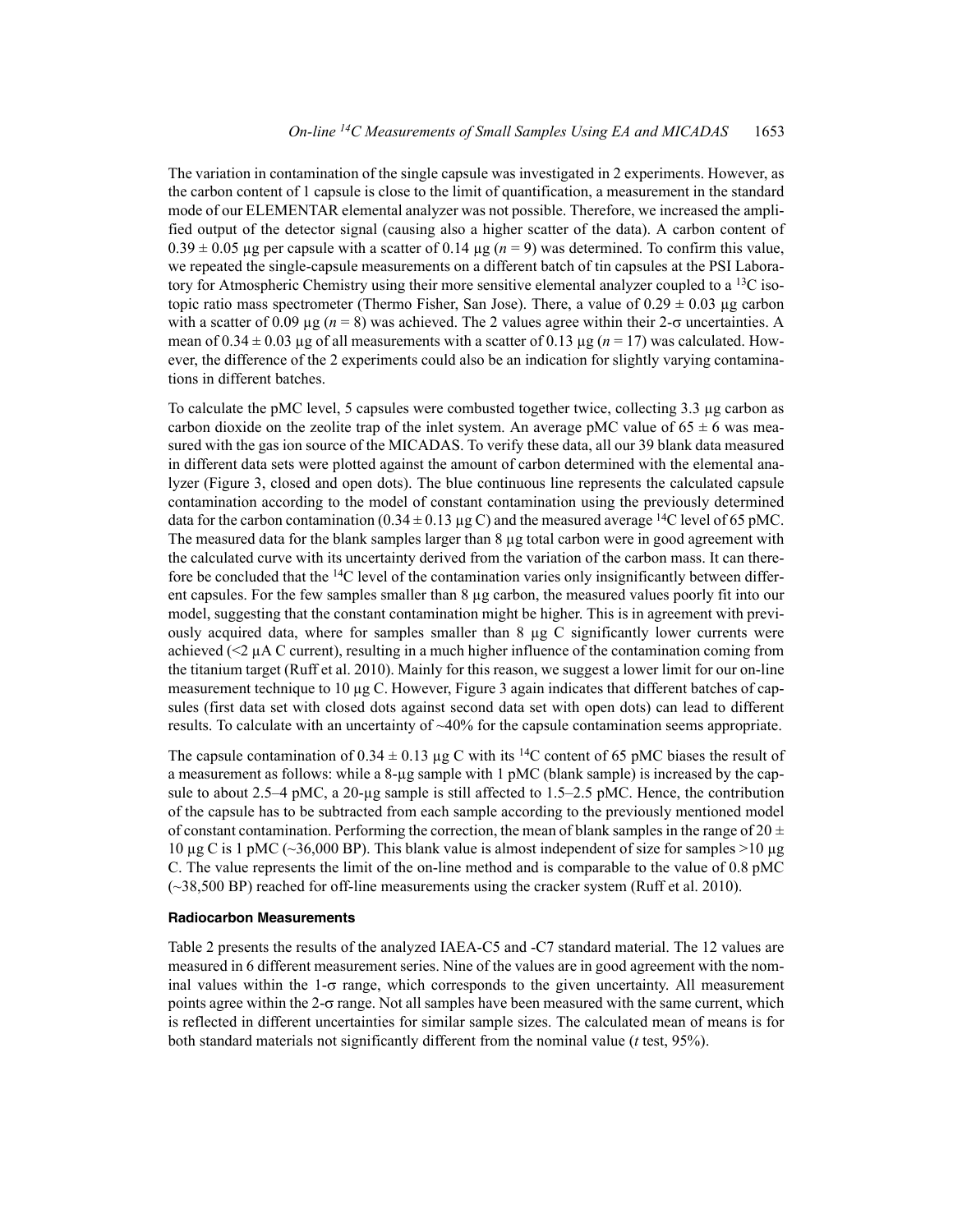

Figure 3 Measured pMC data of 39 blank samples (coal) plotted against total sample size determined with the elemental analyzer (no blank subtraction). Two independent measurement series are shown marked as closed and open dots. The blue line with its 1- $\sigma$  uncertainty limits (dotted) is calculated assuming a constant contamination of 0.34  $\pm$  0.13 µg with a pMC level of 65.

Table 2 Results of the validation measurements using IAEA-C5 and -C7 reference materials with sample sizes in µg carbon per sample. The average value represents the mean of means with the recalculated uncertainty. The nominal values of the reference materials are given in the last line.

| IAEA-C5   |                  |                | IAEA-C7   |                  |                |
|-----------|------------------|----------------|-----------|------------------|----------------|
| $\mu$ g C | pMC              | $\delta^{13}C$ | $\mu$ g C | pMC              | $\delta^{13}C$ |
| 26        | $22.52 \pm 0.61$ | $-26.1$        | 15        | $48.62 \pm 1.08$ | $-16.3$        |
| 22        | $22.97 \pm 0.93$ | $-41.2$        | 20        | $48.48 \pm 1.00$ | $-14.7$        |
| 25        | $22.48 \pm 0.63$ | $-23.7$        | 17        | $49.62 \pm 1.03$ | $-15.6$        |
| 14        | $21.98 \pm 0.93$ | $-29.1$        | 36        | $48.94 \pm 0.84$ | $-17.5$        |
| 23        | $23.06 \pm 0.61$ | $-24$          | 20        | $50.07 \pm 1.45$ | $-14.7$        |
|           |                  |                | 28        | $50.22 \pm 1.10$ | $-15.7$        |
|           |                  |                | 24        | $48.50 \pm 0.84$ | $-13$          |
| Average   | $22.64 \pm 0.31$ | $-28.8$        |           | $49.07 \pm 0.38$ | $-15.4$        |
| Nominal   | 23.05            | $-25.5$        |           | 49.54            | $-14.5$        |

We compared the measurements with results obtained at the 6MV EN tandem accelerator (Table 3). Exactly the same sample material was used performing the gaseous on-line measurements. The data agree well with the solid measurements done with a sample size of 2 mg graphite instead of the 10–  $27 \mu$ g carbon used for the gaseous measurements. Most data points agree within the  $1-\sigma$  uncertainty range.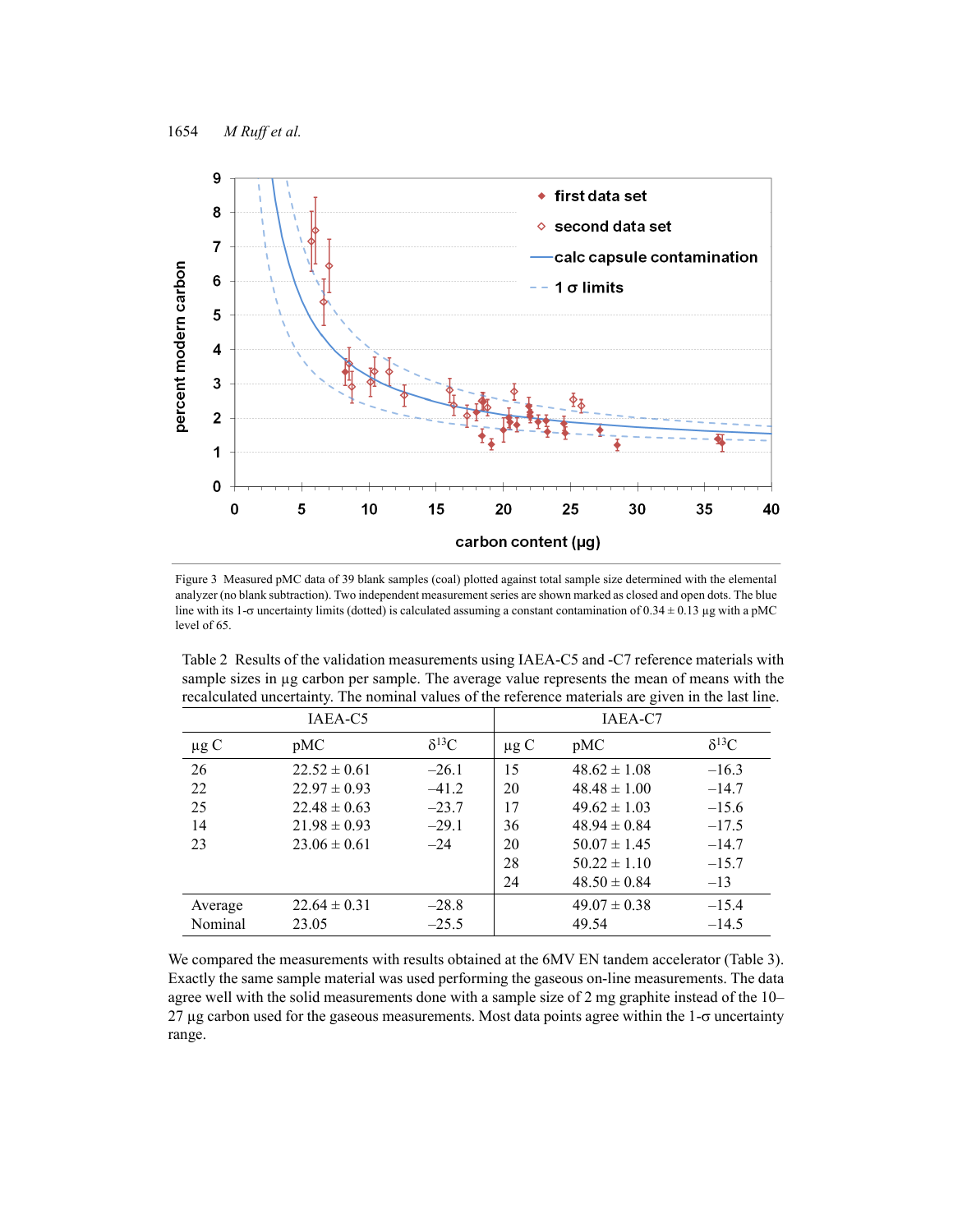Table 3 Validation data with different materials that have been measured as gaseous samples with the on-line system. The values are compared to the measurements with the 6MV EN tandem accelerator using  $\sim$ 2 mg graphite. The value of the reduced  $\chi^2$  test over the 7 compared results is given in the last row.

|                  | Weight      | ${}^{14}C$ | ${}^{12}C^+$ | ${}^{14}C$ age gas | ${}^{14}C$ age solid |            |
|------------------|-------------|------------|--------------|--------------------|----------------------|------------|
| Material         | $(\mu g C)$ | counts     | μA           | <b>MICADAS</b>     | <b>TANDEM</b>        | Conformity |
| Bone             | 22          | 2314       | 1.0          | $9208 \pm 240$     | $9205 \pm 75$        | $1\sigma$  |
| Bone             | 27          | 3423       | 1.1          | $8451 \pm 205$     | $8565 \pm 90$        | $1\sigma$  |
| Charcoal         | 18          | 3819       | 0.9          | $501 \pm 152$      | $715 \pm 50$         | $2\sigma$  |
| Charcoal         | 20          | 5051       | 1.0          | $876 \pm 135$      | $1105 \pm 50$        | $2\sigma$  |
| Textile          | 11          | 2368       | 1.0          | $1777 \pm 181$     | $1525 \pm 45$        | $2\sigma$  |
| Textile          | 23          | 6605       | 1.1          | $520 \pm 119$      | $435 \pm 40$         | $1\sigma$  |
| Tooth            | 21          | 4682       | 1.0          | $2095 \pm 146$     | $2070 \pm 55$        | $1\sigma$  |
| Reduced $\chi^2$ | $0.99(n=7)$ |            |              |                    |                      |            |

## **CONCLUSIONS**

The on-line measurement of samples containing 5–100 ug carbon, using an EA for combustion, has been established. We integrated the on-line interface in an elegant and compact way into the already existing ampoule cracker interface for measuring small samples and are able to switch easily between the 2 gas inputs. The external trap is the central part of the on-line system, as the sample  $CO<sub>2</sub>$  leaving the EA has to be enriched. Our design is very compact and uses aluminium silicate zeolite (X13, 62 mg) as the adsorber material, instead of a cryogenic trap that caused breakthroughs of 4–10% in our experiments. The presented data show that adsorption of even very small samples of  $CO<sub>2</sub>$  from the EA gas stream is possible with high recoveries close to 100%. However, the application is limited by an additional blank being introduced by the capsule in which the sample material is combusted. We determined this contamination to be  $0.34 \pm 0.13$  ug C with a relatively stable <sup>14</sup>C level of about 65 pMC. The influence of this contamination increases as the mass of the sample decreases, according to the model of constant contamination. Although we were able to measure samples down to 3 µg C with the on-line system, it does not make sense to handle samples with carbon contents lower than  $10 \mu$ g as the contribution from the capsule contamination becomes too high. However, a blank value of 1 pMC ( $\sim$ 36 ka) is promising. Finally, we demonstrated the reliability of our system by measuring a number of certified standards and previously analyzed samples of different types of material containing 10–30 µg of carbon. The system is fully automated and controlled by LabVIEW software (http://www.ni.com/labview/).

### **ACKNOWLEDGMENTS**

We are grateful to Marc Mallepell and Max Döbeli (both ETH Zurich) for performing the ERDA measurement and to Matthias Saurer from the Paul Scherrer Institute for discussions and comparison measurements of the elemental analyzer vessels. Stefan Riedi and Reto Kurmann (ETH Zurich) contributed to experiments with different external traps and helped performing the first on-line measurements. We also thank Mojmír Němec for improving the elemental analyzer data and John Southon for his helpful feedback on the manuscript. We also thank Lutz Lange and his team from ELE-MENTAR for supporting the work with the EA and satisfying all our special requests. Finally, we thank Rene Gruber, Peter Kägi, and Jürg Thut for their technical support in constructing the gas interface.